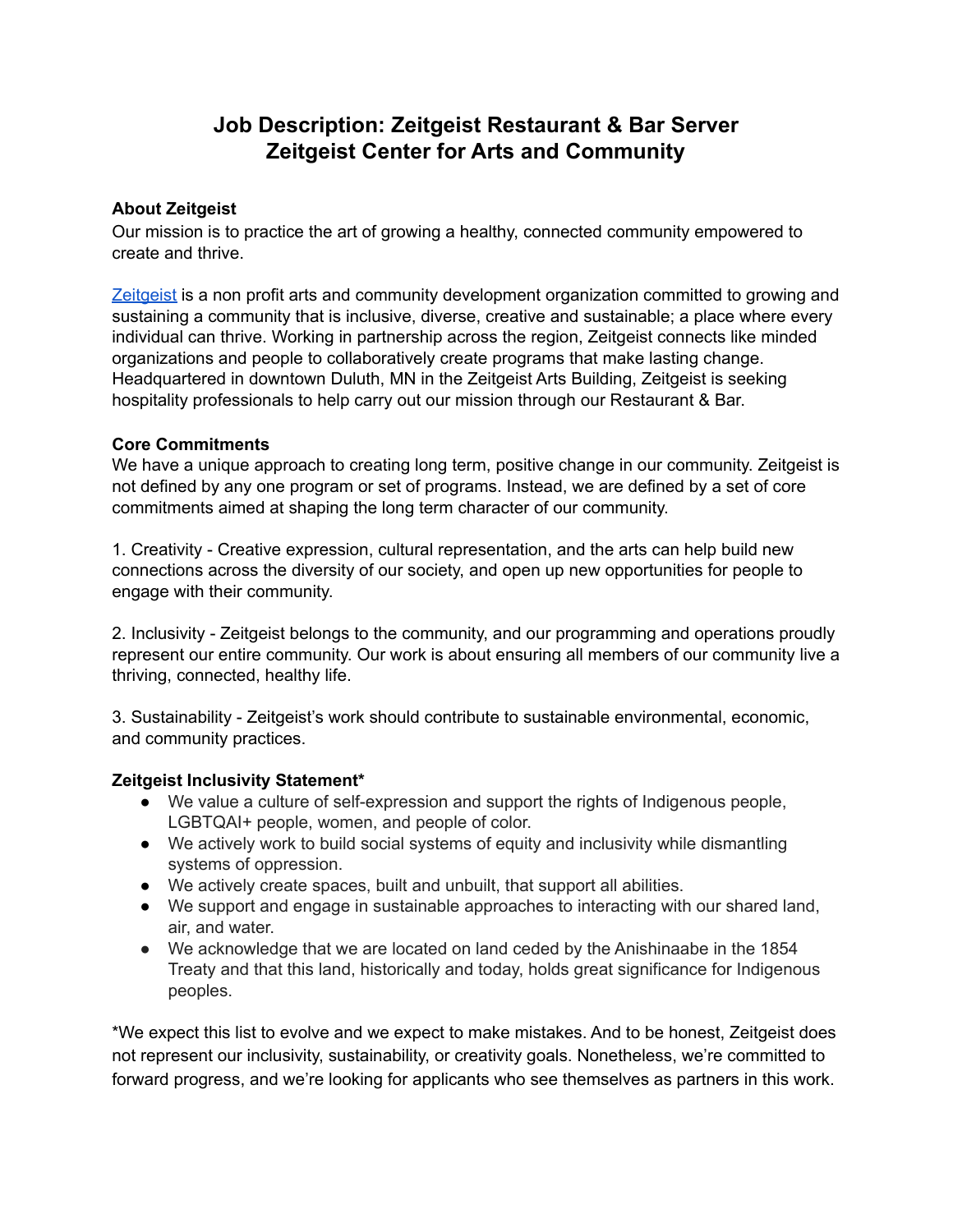**Job Purpose:** To take and deliver food and beverage orders, process payments, attend to the dynamic needs of guests, and maintain cleanliness in designated work areas while providing friendly and professional service and to provide a welcoming atmosphere and contribute to a positive work culture.

The Zeitgeist Restaurant & Bar Server reports to the Front of House Manager.

## **Primary Duties & Responsibilities**

*(approx. 15-30 hrs/wk)*

# **General**

- Take and record food and beverage orders.
- Proficiently utilize POS to accurately communicate orders to kitchen staff.
- Deliver food and beverage, overseeing service throughout the dining experience.
- Perform other duties and responsibilities, as required or assigned.

#### **Financial**

- Take and process payments.
- Be accountable for cash, credit information, and daily sales reports.
- Utilize POS proficiently to reflect accurate pricing for goods and services provided.
- Conscientiously aid in the increase of sales and reduction of product waste and inefficient procedures.

## **Safety and Planning**

- Adhere to best practices of food safety standards, work space organization and cleanliness.
- Comply with operational standards, company policies, federal/state/local laws, and ordinances.
- Assist in maintaining a professional restaurant image including restaurant cleanliness, proper uniform, and appearance standards.

## **Guest Service**

- Establish a genuine relationship with guests, providing a welcoming environment, and a positive guest experience.
- Help guests navigate and understand menus, answering questions and making educated recommendations, additionally suggesting and upselling.
- Openly receive feedback if/when standards are not met to ensure dissatisfied guests become return guests.

## **Operational Responsibilities**

- Verify ages of guests ordering alcoholic beverages.
- Fulfill assigned "side-work", routine cleaning, and organizational duties.

#### **Personnel**

- Maintain a professionally courteous attitude with all guests and team members, including members of front and back of house, management, and other Zeitgeist departments.
- Participate in active dialogue with management to set goals for growth and achievement.
- Attend staff and other meetings as needed.

## **Community Involvement**

● Support the organization in providing a strong presence in the local community with community involvement by restaurant personnel.

While thorough, this job description is a living document and we are looking for team members who will be a part of adapting, changing, and growing as needs and goals are developed.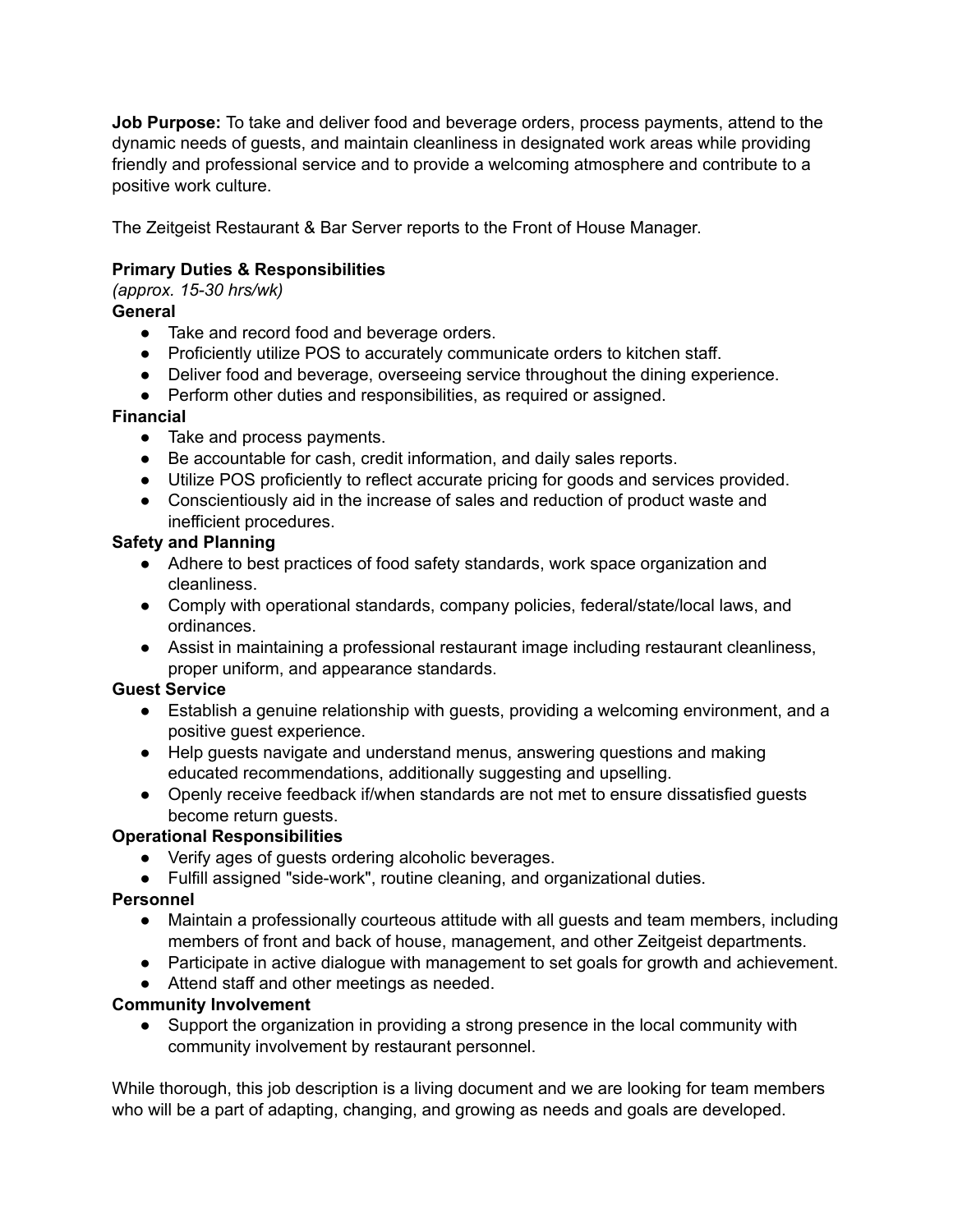#### **The Ideal Candidate will be proficient in or capable of:**

- Being on their feet for consecutive hours.
- Having a positive attitude and willingness to share their personality and creativity with guests, providing an interesting and memorable experience beyond the assumptions of service.
- Maintaining focus in a fast-paced environment, keeping composure under pressure.
- Utilizing POS efficiently.
- Accountability for cash and credit information, menu knowledge, service standards, and safety.
- Multi-tasking and adapting to arising situations or event-based needs.
- Be self-motivated and reliable, behaving with integrity when unsupervised.
- Willingness to be coached and receive constructive feedback.
- Be genuinely interested in the welfare of team mates and the Zeitgeist operation, aiding all departments when able.
- Represent the Zeitgeist vision, seeking to better the community and support the arts.

#### **Qualifications / Education / Experience:**

- **●** Serving experience is preferred.
- **●** Familiarity with food and beverage terminology.
- POS, cash handling, and payment processing.

#### **Key Performance Indicators:**

- Keeps General Manager/Executive Chef and Front of House Manager promptly and fully informed of all issues (i.e.problems, unusual matters of significance and positive events) and takes prompt corrective action where necessary or suggests alternative courses of action.
- Demonstrates reliability, honesty, and integrity in daily operations.
- Completes job responsibilities and performance objectives in a timely and effective manner.
- Maintains a favorable working relationship with all company employees to foster and promote a cooperative and harmonious working climate which will be conducive to maximum employee morale, productivity, and efficiency/effectiveness.
- Maintains a high level of customer satisfaction and cleanliness.

#### **Job Status & Salary**

This position is currently a part-time employee of Zeitgeist, expected to graduate to full-time upon expansion of the restaurant's hours of operation. Hours may vary depending on volume of business. The starting hourly rate for this position is \$16.00/hr plus bonus perks. Employment with Zeitgeist will be on an at-will basis, which means you and the company are free to terminate the employment relationship at any time for any reason. Zeitgeist is an equal opportunity employer.

Zeitgeist will not be utilizing the traditional tipping model but will instead be providing higher wages and providing benefits including paid time off, complimentary movies, preview nights for